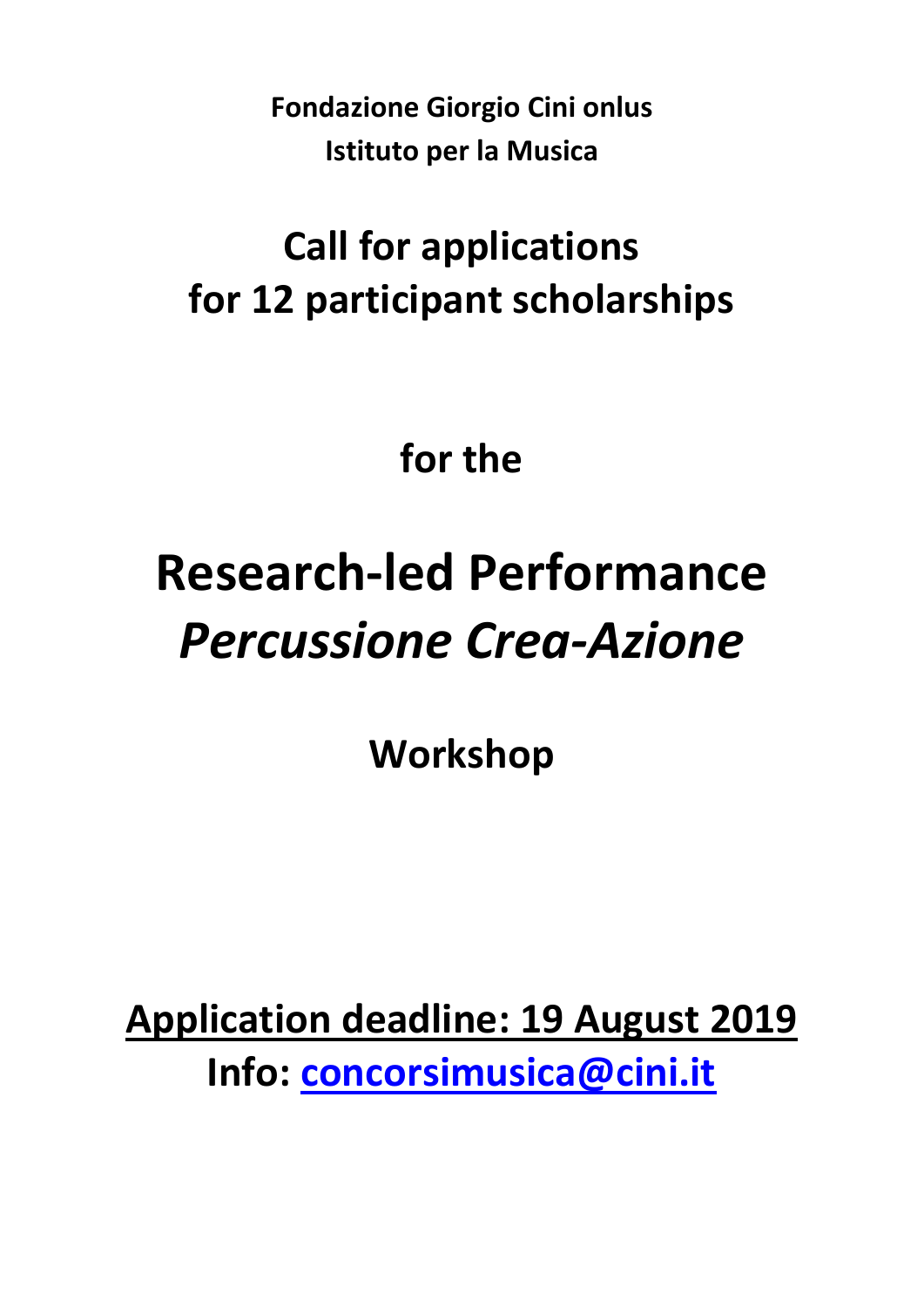### **Research-led Performance:** *Percussione Crea-Azione* **Workshop**

28 – 30 October 2019 Fondazione Giorgio Cini, Venice

## **Call for applications for 12 workshop scholarships Deadline for submission of applications: 19 August 2019 Scholarship board: Tetraktis Percussion ensemble**

#### **1. THE "RESEARCH-LED PERFORMANCE" SERIES**

The *Research-led Performance* series was launched in 2016 with the aim of combining musicological knowledge and performance skills within a process of mutual integration. The quality of performance is thus enhanced thanks to the acquisitions of archival research and theoretical study skills, while scientific investigation makes use of the experience of performing and listening to verify, refine or even redefine its very own path. The combination of these activities gives rise to a new and dynamic research method**.**

#### **2. The "PERCUSSIONE CREA-AZIONE" WORKSHOP**

The *Percussione Crea-Azione* Workshop, organised by the Institute of Music of the Giorgio Cini Foundation in collaboration with the Tetraktis Percussion ensemble, is addressed to percussionists with experience in ensembles, orchestras and/or as soloists.

It is also open to composers interested in improving their writing for percussion ensembles and the use of percussions.

A series of theoretical and musical practice sessions will focus on works of three composers whose fonds are preseved in the archive of the Institute of Music:

Giacomo Manzoni, *D'improvviso* for six/twelve percussionists (1981) Niccolò Castiglioni, *Cronaca del Ducato di Urbino* for six percussionists (1991) Fausto Romitelli, *Chorus* for six percussionists (2001)

The practice sessions will be led by the Tetraktis Percussion ensemble.

The theory classes will be held by Massimiliano Locanto (University of Salerno), Veniero Rizzardi (Ca' Foscari University of Venice and "Cesare Pollini" Conservatory of Music, Padua) and Francisco Rocca (Giorgio Cini Foundation, Venice), and moderated by Gianfranco Vinay (Université de Paris 8). The composer Giorgio Battistelli will give a final statement to these sessions.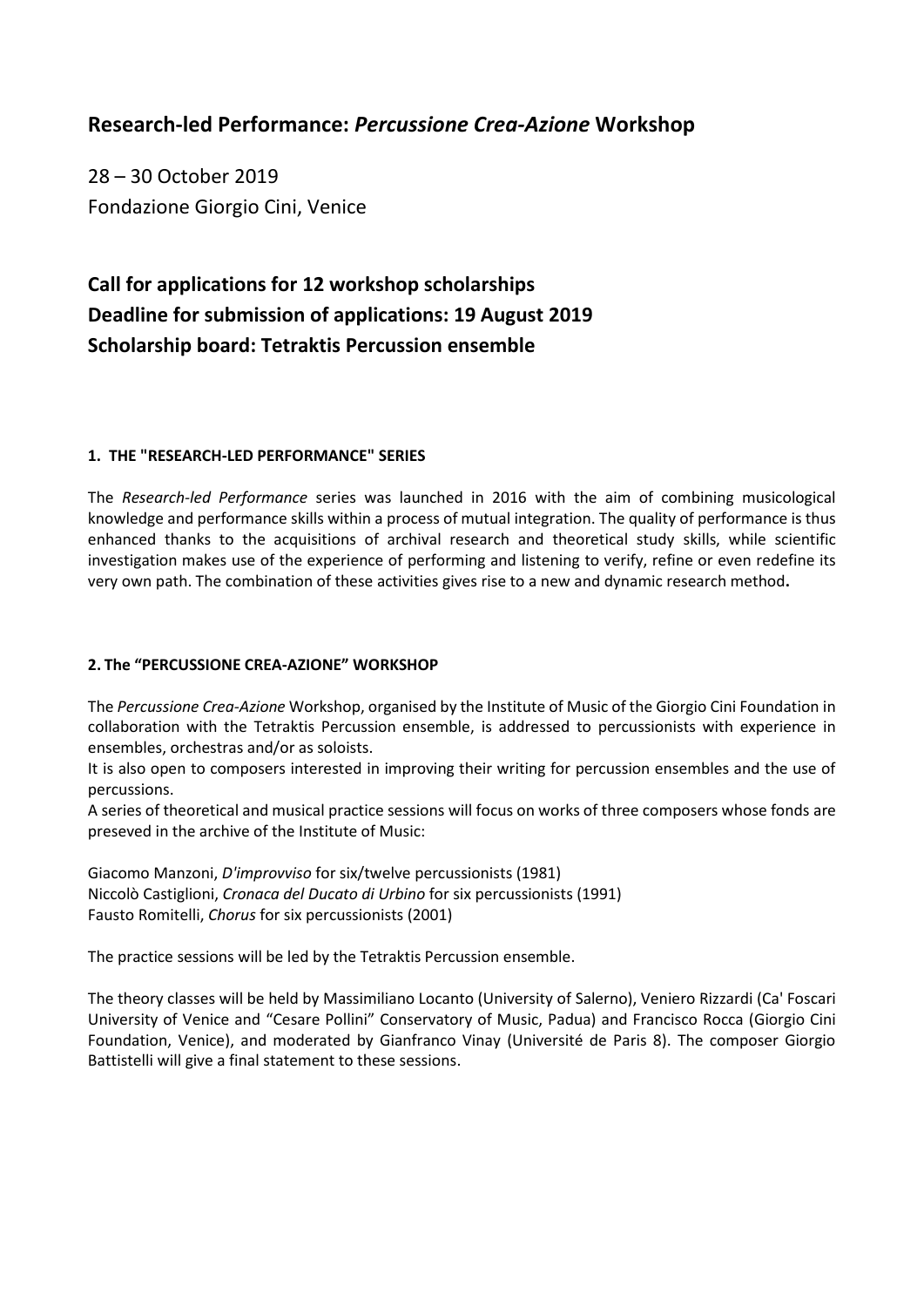#### **3. HOW TO APPLY**

The workshop scholarships will be awarded to **8 percussionists** and **4 composers**.

**To participate in the selection process,** candidates must send their application **by email [\(concorsimusica@cini.it\)](mailto:concorsimusica@cini.it) no later than August 19, 2019.** The following documents must be included with the application:

- completed **application form;**
- **Curriculum Vitae** indicating education (past and/or in progress) and any professional experience in the historical-musical field**.** The CV must also contain all the necessary **personal information and contact details** and be accompanied by **signed consent for the processing of personal data** for the sole purpose of the seminar itself;
- **Short personal statement (max. 2 typed pages);**
- **Percussionists should indicate 1 or 2 links to an audio / video clip in streaming (or downloadable) of at least 2 tracks.** The pieces do not necessarily have to be the ones that will be studied in the workshop.
- **Composers should send one or two scores and, if possible, a link to an audio / video clip in streaming (or downloadable) of a performance.**

The winners will receive:

- **accommodation** in a double room from 27 to 30 October 2019 (inclusive) at the "Vittore Branca" Residence, on the Island of San Giorgio Maggiore;
- **ILUNCHER 4.5 THE 10 INCRET SHEADER FROM 28 to 30 October (inclusive);**
- **Certificate of attendance** providing that they have taken part in all the sessions ( 100% attendance)

**Please note that there is no registration fee and the workshop is free of charge.** 

#### **4. REQUIRED SKILLS**

In order to get the most out of this workshop, candidates need to have:

- completed **a preparatory reading** of the scheduled scores;
- a keen interest in the **compositional process** and music analysis;
- a strong **motivation** for taking part in the project